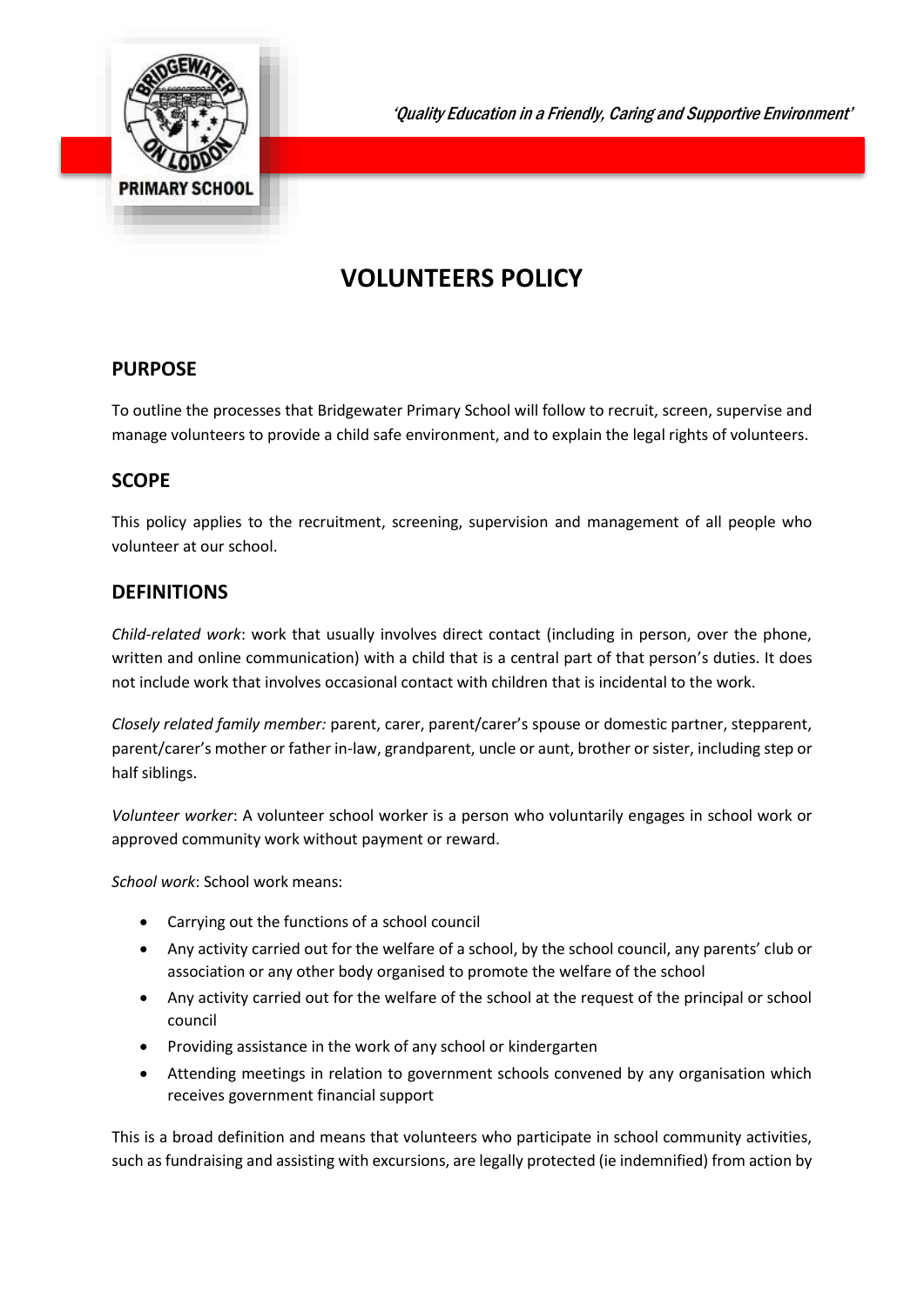others in the event of an injury or accident whilst they are performing volunteer school work in good faith.

# **POLICY**

Bridgewater Primary School is committed to implementing and following practices which protect the safety and wellbeing of children and our staff and volunteers. Bridgewater Primary School recognises the valuable contribution that volunteers provide to our school community and the work that we do. When students see adult volunteers at our school, they see firsthand how members of our community value education and support our school.

The procedures set out below are designed to ensure that Bridgewater Primary School's volunteers are suitable to work with children and are well-placed to make a positive contribution to our school community.

#### **Becoming a volunteer**

Members of our school community who would like to volunteer are encouraged to approach a class room teacher either in person or via email. For a range of events a volunteer request form will be sent home or put on COMPASS.

#### **Suitability checks including Working with Children Checks**

#### *Working with students*

Bridgewater Primary School values the many volunteers that assist in our classrooms, with sporting events, camps, excursions, school concerts as well as other special events and programs. To ensure that we are meeting our legal obligations under the *Working With Children Act 2005* (Vic) and the Child Safe Standards, Bridgewater Primary School is required to undertake suitability checks which may include a Working With Children Check, proof of identity, work history involving children and/or reference checks.

Considering our legal obligations, and our commitment to ensuring that Bridgewater Primary School is a child safe environment, we will require volunteers to obtain a WWC Check and produce their valid card to office staff for verification in the following circumstances:

- **Volunteers who are not parent/family members** of any student at the school are required to have a WWC Check if they are engaged in child-related work regardless of whether they are being supervised.
- **•** Parent/family volunteers who are assisting with any classroom or school activities involving direct contact with children, regardless of whether their own child is participating or not.
- **Parent/family volunteers** who assist with excursions (including swimming), camps and similar events, regardless of whether their own child is participating or not.
- **Parent/community School Council members** sitting on School Council with student School Council members, regardless of whether their own child is a student member or not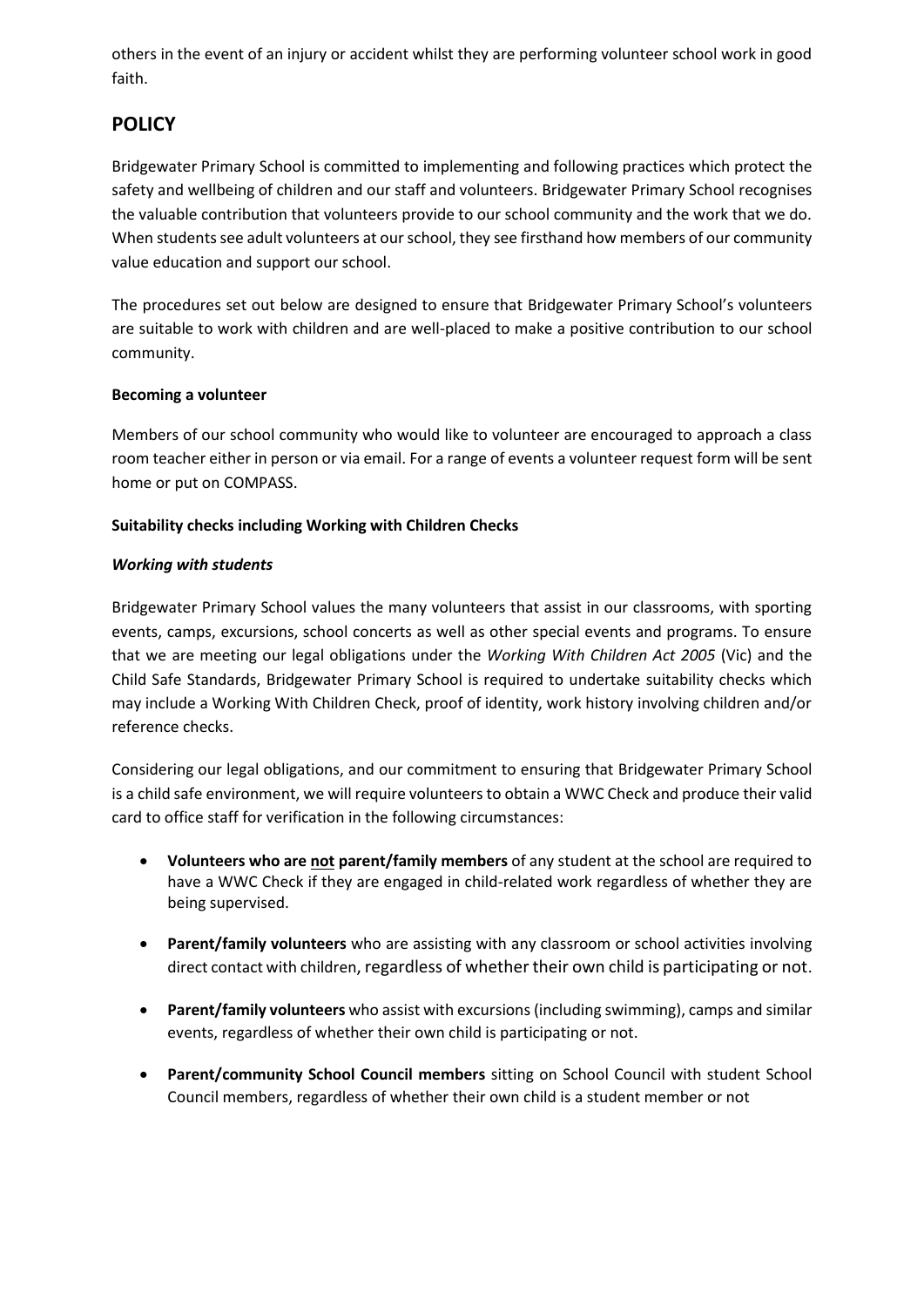In addition, depending on the nature of the volunteer work, our school may ask the volunteer to provide other suitability checks at its discretion (for example, references, work history involving children and/or qualifications). Proof of identity may also be required in some circumstances.

#### *Non child-related work*

On some occasions, parents and other members of the school community may volunteer to do work that is not child-related. For example, volunteering on the weekend for gardening, maintenance, working bees, parents and friends' club coordination, school council, participating in sub-committees of school council, fete coordination, other fundraising groups that meet in the evenings, during which children will not be, or would not reasonably be expected to be, present.

Volunteers for this type of work are not required to have Working with Children or other suitability checks as they are not engaged in child-related work and children are not generally present during these activities. However, Bridgewater Primary School reserves the right to undertake suitability checks, including proof of identity, Working with Children Checks, at its discretion if considered necessary for any particular activities or circumstances.

From 2020, School Council members and volunteers on any sub-committee of School Council will be asked to provide a valid WWC Check. Whilst we acknowledge that these volunteers will not necessarily be engaging in child-related work as part of their role, it is important that School Council committee members, who are involved in making important decisions that have an impact on students, have a valid WWC Check.

#### **Management and supervision**

Volunteer workers will be expected to comply with any reasonable direction of the principal (or their nominee). This will include the requirement to follow our school's policies, including, but not limited to our Child Safety Policy, our Child Safety Code of Conduct and our Statement of Values and School Philosophy.

Volunteer workers will also be expected to act consistently with Department of Education and Training policies, to the extent that they apply to volunteer workers, including the Department's policies relating to Equal Opportunity and Anti-Discrimination, Sexual Harassment and Workplace Bullying.

The principal has the discretion to make a decision about the ongoing suitability of a volunteer worker and may determine at any time whether or not a person is suitable to volunteer at Bridgewater Primary School.

The school will provide any appropriate induction and/or training for all volunteer workers. The principal (or their nominee) will determine what induction and/or training is necessary depending on what type of work the volunteer will be engaged in.

All volunteers will be provided induction in relation to Bridgewater Primary School's child safety practices, including reporting obligations and procedures. Our school has a Child Safety Reporting Obligations Policy which all staff and volunteers should be aware of.

The principal (or their nominee) will determine what supervision, if any, of volunteers is required for the type of work being performed.